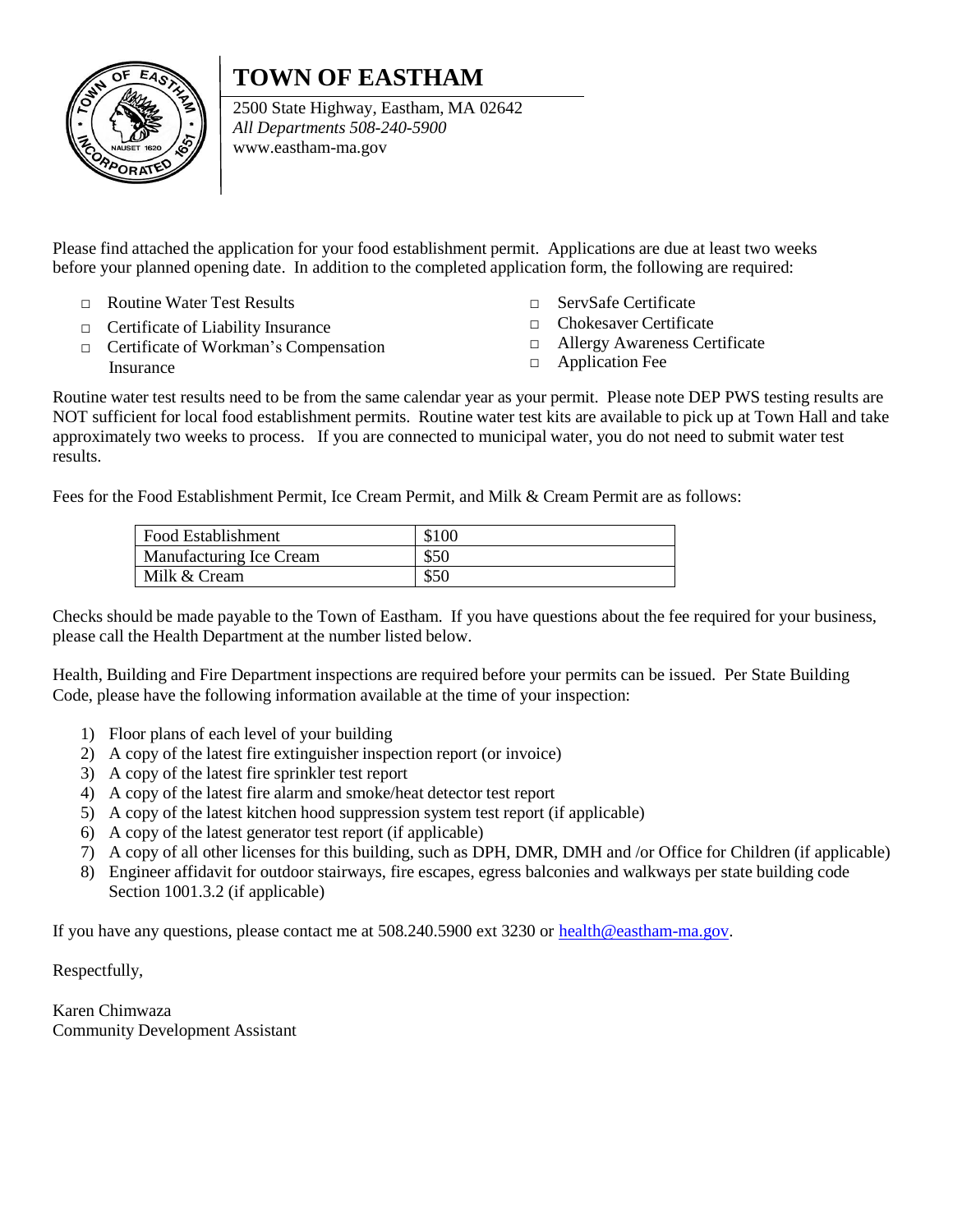I, the undersigned, attest to the accuracy of the information provided in this application and I affirm that the food establishment operation will comply with 105 CMR 590.000 and all other applicable law. I have been instructed by the Board of Health on how to obtain copies of 105 CMR 590.000 and the Federal Food Code.

Signature of Applicant:

Pursuant to MGL Ch. 62C, sec. 49A, I certify under the penalties of perjury that I, to my best knowledge and belief, have filed all state tax returns and paid state taxes required under law.

Signature of Individual or Corporate Name: